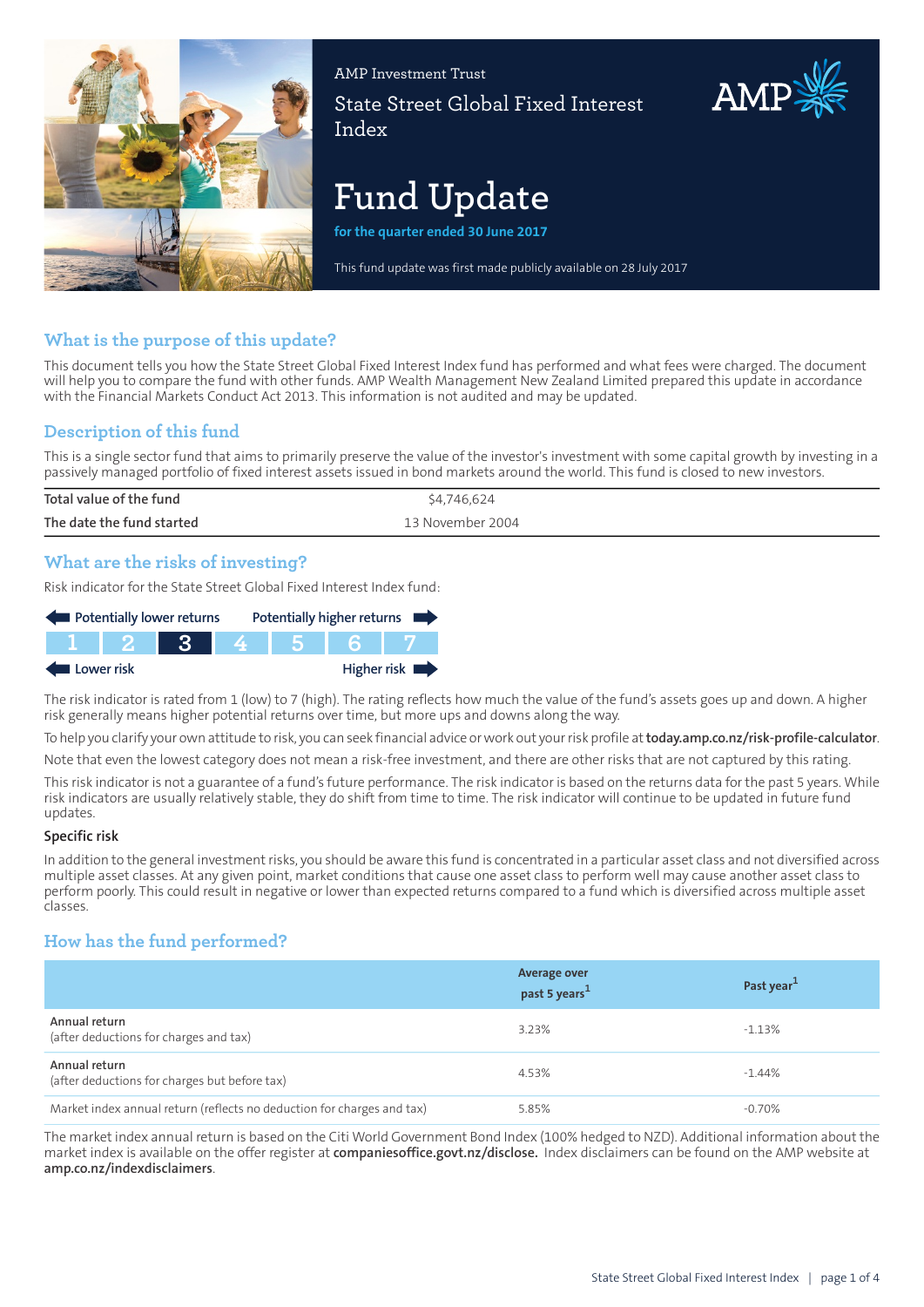#### **Annual return graph**



This shows the return after fund charges and tax for each of the last 10 years ending 31 March. The last bar shows the average annual return for the last 10 years, up to 30 June 2017.

**Important:** This does not tell you how the fund will perform in the future.

Returns in this update are after tax at the highest prescribed investor rate (PIR) of tax for an individual New Zealand resident. Your tax may be lower.

#### **What fees are investors charged?**

Investors in the State Street Global Fixed Interest Index fund are charged fund charges. In the year to 31 March 2017 these were:

|                                                          | % of net asset value                                                     |
|----------------------------------------------------------|--------------------------------------------------------------------------|
| Total fund charges                                       | $1.12\%$ *                                                               |
| Which are made up of -                                   |                                                                          |
| Total management and administration charges              | 1.12%                                                                    |
| Including -                                              |                                                                          |
| Manager's basic fee                                      | 0.71%                                                                    |
| Other management and administration charges <sup>2</sup> | 0.41%                                                                    |
| Total performance-based fees                             | 0.00%                                                                    |
| <b>Other charges</b>                                     | Dollar amount per investor or description<br>of how charge is calculated |
| <b>NIL</b>                                               |                                                                          |

\* Based on a decrease in regulatory and administration costs and expenses, the Manager estimates that the total fund charges for the next scheme year will be 1.03% of the net asset value.

Investors may also be charged individual action fees for specific actions or decisions (for example, for withdrawing from or switching funds). See the 'fees and other charges' document on the entry relating to the offer of interests in the AMP Investment Trust maintained on the offer register (**[companiesoffice.govt.nz/disclose](http://companiesoffice.govt.nz/disclose)**) for more information about those fees.

Small differences in fees and charges can have a big impact on your investment over the long term.

### **Example of how this applies to an investor**

Craig had \$10,000 in the fund at the start of the year and did not make any further contributions. At the end of the year, Craig incurred a loss after fund charges were deducted of \$113.00 (that is -1.13% of his initial \$10,000). Craig also paid \$0.00 in other charges. This gives Craig a total loss after tax of \$113.00 for the year.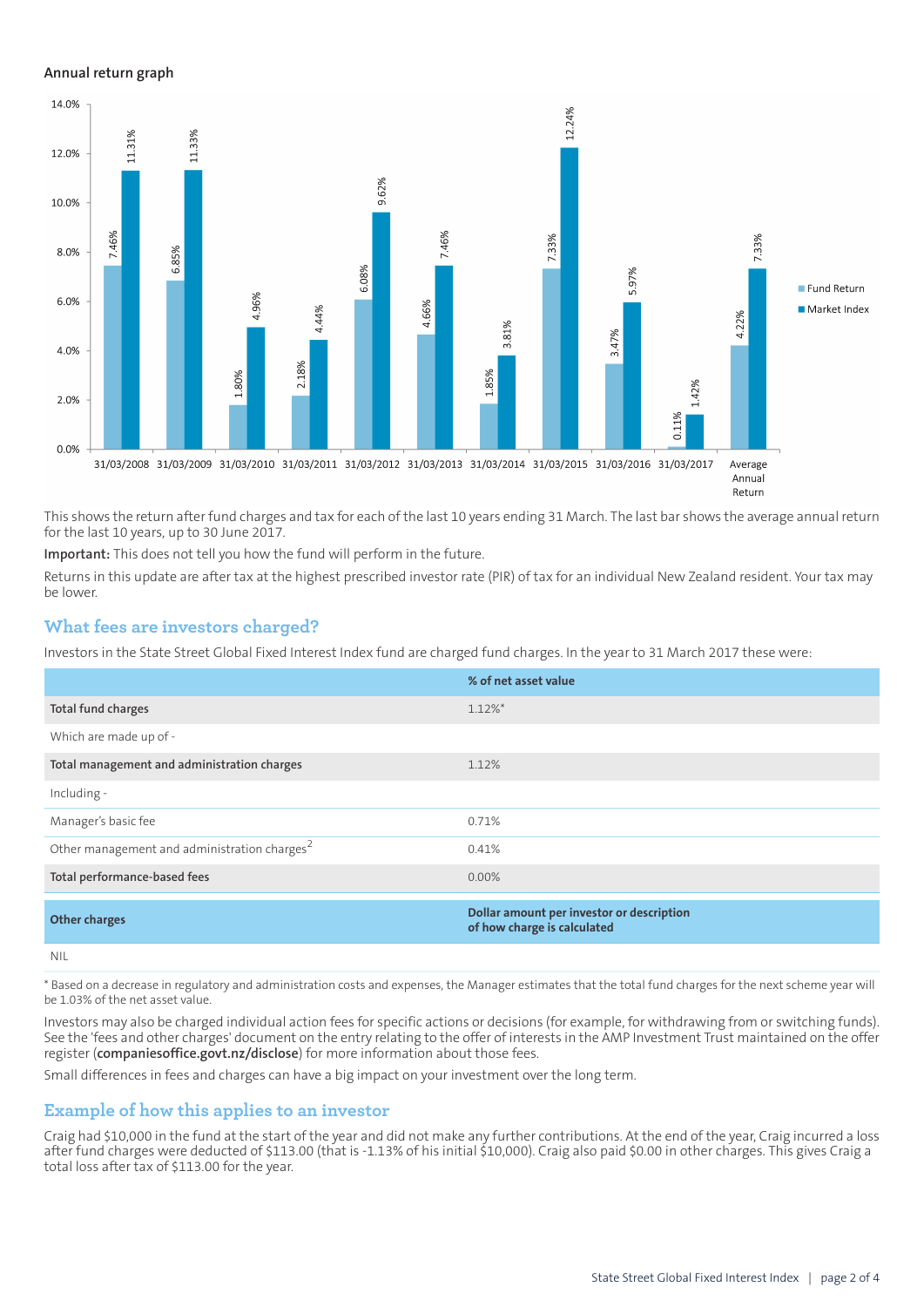# **What does the fund invest in?**

# **Actual investment mix<sup>3</sup>**

This shows the types of assets that the fund invests in.



#### **Target investment mix**

This shows the mix of assets that the fund generally intends to invest in.

| <b>Asset Type</b>            | <b>Allocation</b> |
|------------------------------|-------------------|
| Cash and cash equivalents    | 0.00%             |
| New Zealand fixed interest   | 0.00%             |
| International fixed interest | 100.00%           |
| Australasian equities        | 0.00%             |
| International equities       | 0.00%             |
| Listed property              | 0.00%             |
| Unlisted property            | 0.00%             |
| Commodities                  | 0.00%             |
| Other                        | 0.00%             |

## **Top 10 investments<sup>3</sup>**

|                | <b>Name</b>                                  | Percentage<br>of fund<br>net assets | <b>Asset Type</b>            | <b>Country</b>           | <b>Credit rating</b><br>(if applicable) |
|----------------|----------------------------------------------|-------------------------------------|------------------------------|--------------------------|-----------------------------------------|
| $\mathbf{1}$   | State Street Global Fixed Income Index Trust | 100.00%                             | International fixed interest | Australia                | N/A                                     |
| $\overline{2}$ | $\overline{\phantom{a}}$                     | $\sim$                              | $\sim$                       | $\sim$                   | $\overline{\phantom{a}}$                |
| $\overline{3}$ | $\overline{\phantom{a}}$                     | $\sim$                              | $\overline{\phantom{a}}$     | $\sim$                   | $\overline{\phantom{a}}$                |
| $\overline{4}$ | $\sim$                                       | $\sim$                              | $\sim$                       | $\sim$                   | $\sim$                                  |
| 5              | $\sim$                                       | $\sim$                              | $\sim$                       | $\sim$                   | $\sim$                                  |
| 6              | $\overline{\phantom{a}}$                     | $\sim$                              | $\sim$                       | $\sim$                   | $\sim$                                  |
| $\overline{7}$ | $\sim$                                       | $\sim$                              | $\overline{\phantom{a}}$     | $\overline{\phantom{a}}$ | $\overline{\phantom{a}}$                |
| 8              | $\overline{\phantom{a}}$                     | $\overline{\phantom{a}}$            | $\sim$                       | $\sim$                   | $\sim$                                  |
| 9              | $\overline{\phantom{a}}$                     | $\sim$                              | $\sim 100$                   | $\sim$                   | $\overline{\phantom{a}}$                |
| 10             | $\sim$                                       | <b>All Control</b>                  | $\sim 100$ km s $^{-1}$      | $\sim$                   | $\sim$                                  |

The top 10 investments make up 100.00% of the fund.